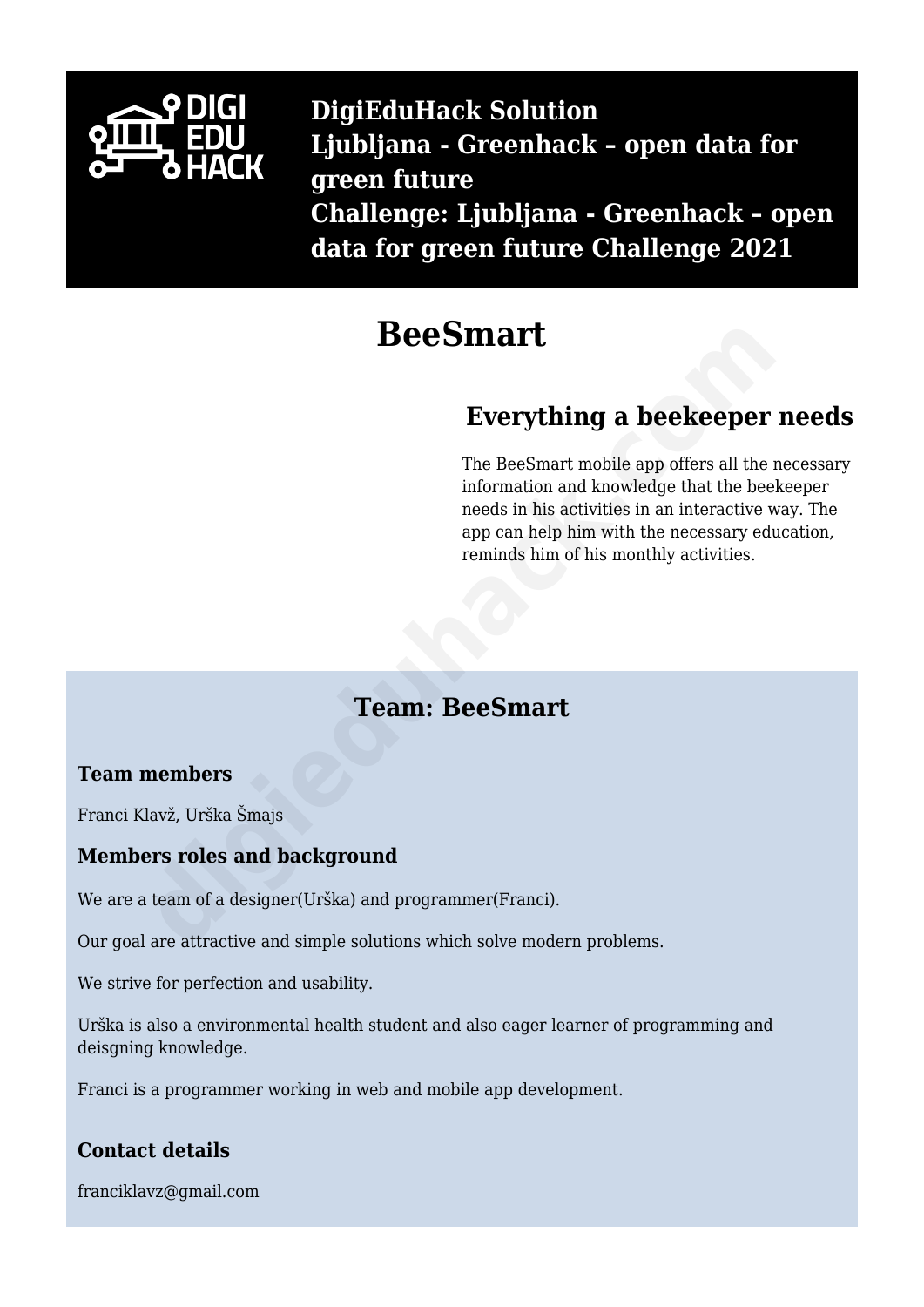# **Solution Details**

# **Solution description**

The **BeeSmart** mobile app represents a loyal friend to the beekeeper. It offers him all the necessary information and knowledge that the beekeeper needs in his activities in an interactive way. The app can help him with the necessary education, reminds him of his monthly activities, etc. It also offers push notifications for beekeepers about dangerous diseases, i.e. severe bee brood rot, as other beekeepers within a 10km radius are alerted to this serious disease. The app also has a blog for beekeepers, which is a quick way to communicate, search and share information.

We want to gather as many beekeepers as possible. In our country we want to get at least 10 % of all beekeepers to use our app. We want to encourage more young beekeepers to get a handle at beekeeping. To interest them in this field we offer them all the knowledge in a way that is more suitable for younger populations. to gather as many beekeepers as possible. In our country we want to get alleast and the state of the state of the many beekeepers as possible. In our country we want to get a handle fig. To interest them in this field we o

The app also supports functionalities for people with bad sight.

With our app the beekeeping industry will become more popular and therefore bees will have better environments to survive and continue pollinating plants which is crucial for the humanity survival.

#### **Solution context**

Right now the only way of getting new beekeepers is that the older beekeepers transfer their knowledge to their descendants.

Younger beekeepers don't want to get into beekeeping or can't, because the information is not available and at hand. Young people want to gain knowledge in a more interactive way than just with some boring PDF and Word documents.

Without new beekeepers the beekeeping industry won't be able to keep up with the demand and we won't be self sufficient with the beekeeping products.

Bees are also crucial for plants pollinating which is crucial for humanity to survive.

#### **Solution target group**

With our app we want to encourage **younger people (14 to 35 years)** to get interested into beekeeping.

We also want to inform all other existing **beekeepers** and make their life easier with our solution.

#### **Solution impact**

We will measure the impact of our solution by the number of beekeepers that use our app. In Slovenia there are currently 11000 beekeepers and for the start we want to gain initial 10 % (cca. 1000) of beekeepers.

After that we will start targeting other people that are interested in bee products and into